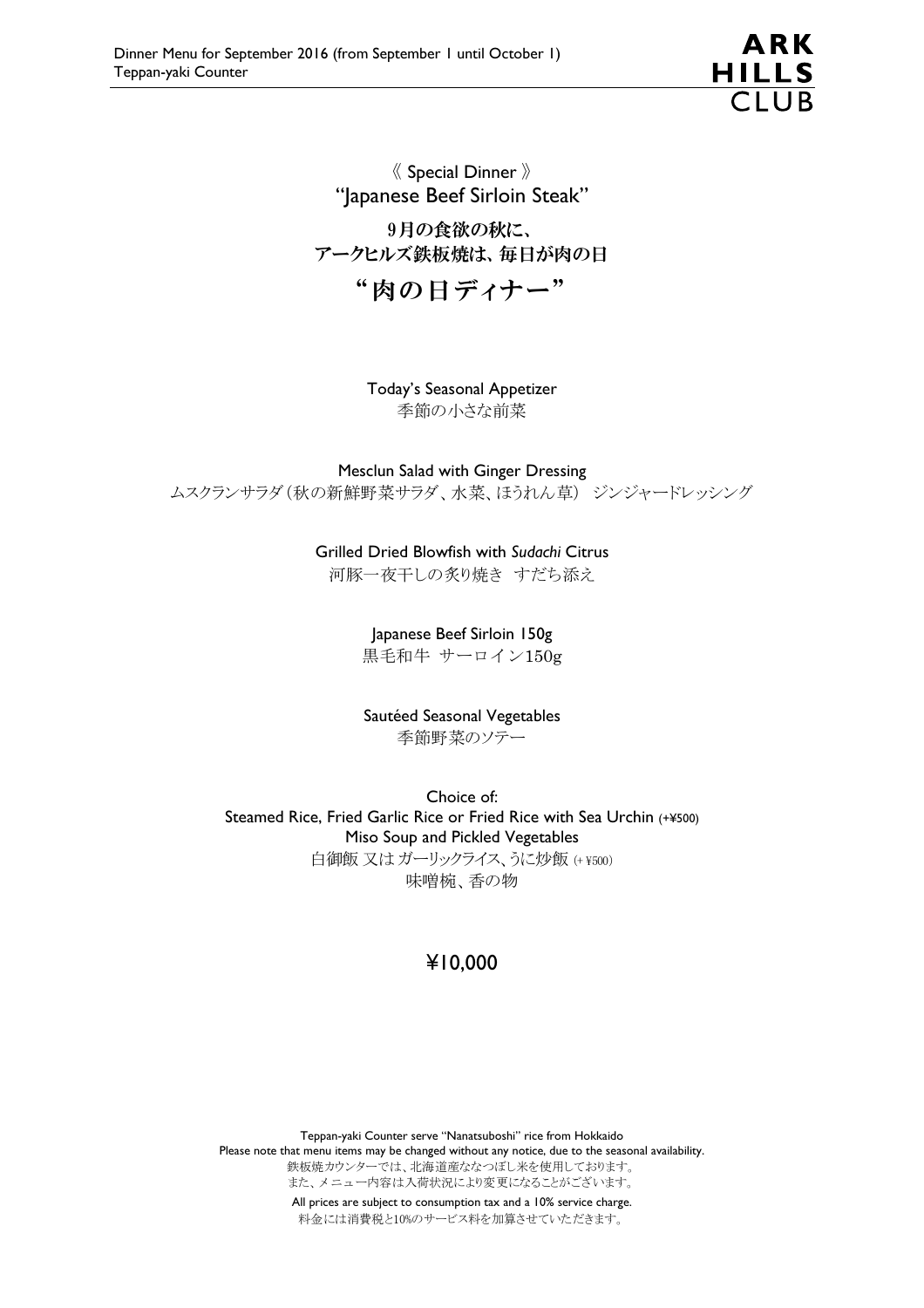

## Dry-aged Beef Course

ドライエイジビーフ コース

Today's Seasonal Appetizer 季節の小さな前菜

#### Mesclun Salad with Ginger Dressing

ムスクランサラダ(秋の新鮮野菜サラダ、水菜、ほうれん草) ジンジャードレッシング

Dry-Aged Australian Beef Steak 150g

オーストラリア産ドライエイジビーフ 150g

Sautéed Seasonal Vegetables such as Shiitake Mushrooms and Potatoes 季節野菜のソテー 肉厚椎茸、インカのめざめ など

Choice of: Steamed Rice, Fried Garlic Rice or Fried Rice with Sea Urchin (+¥500) Miso Soup and Pickled Vegetables 白御飯 又は ガーリックライス、うに炒飯 (+ ¥500) 味噌椀、香の物

#### Dessert and Coffee or Tea

デザートとコーヒー又は紅茶

¥6,000

Teppan-yaki Counter serve "Nanatsuboshi" rice from Hokkaido Please note that menu items may be changed without any notice, due to the seasonal availability. 鉄板焼カウンターでは、北海道産ななつぼし米を使用しております。 また、メニュー内容は入荷状況により変更になることがございます。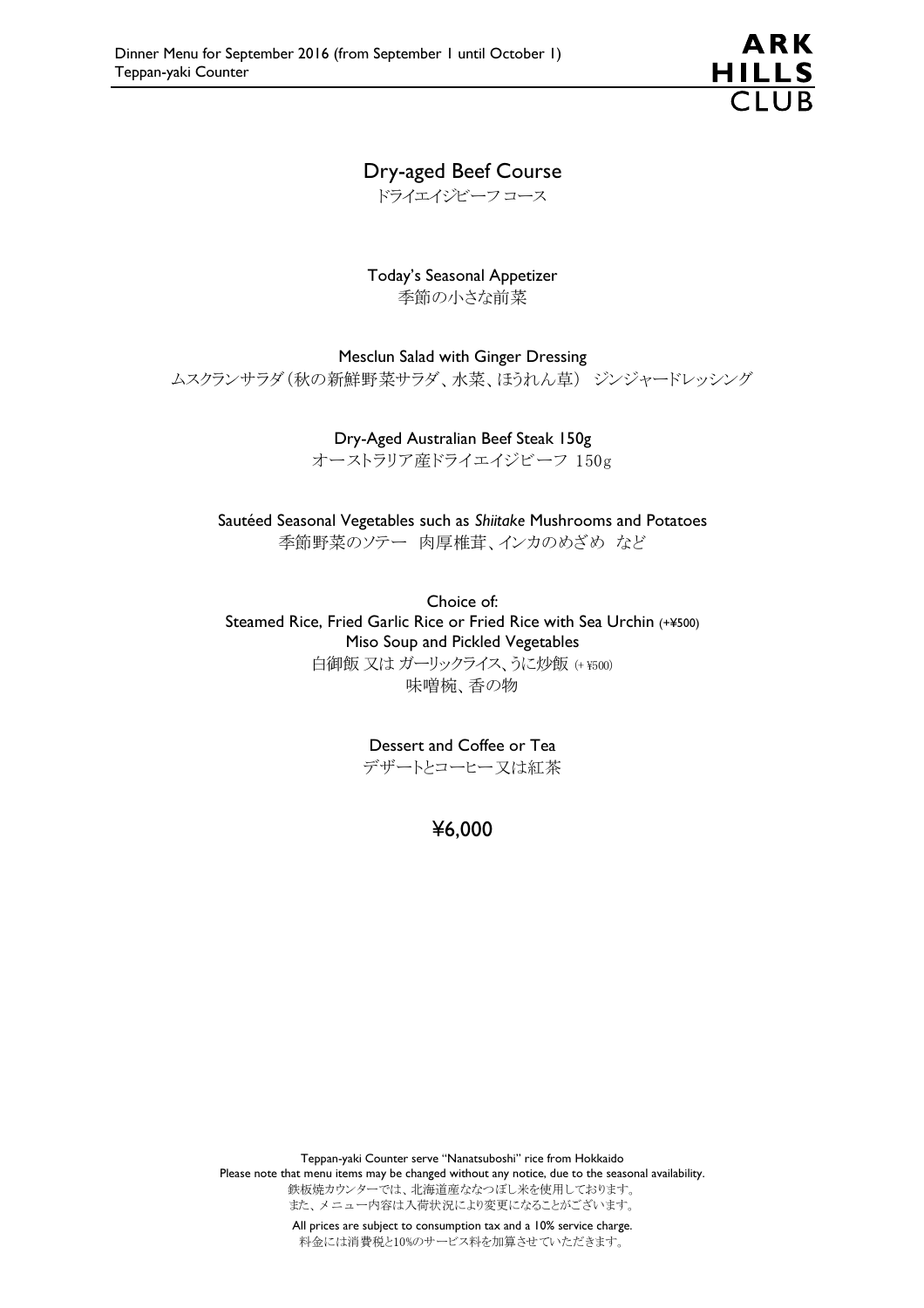季節のお魚とシェフ厳選の国産牛を 是非、ご堪能下さい。



#### Japanese Beef Course

国産牛コース

Today's Seasonal Appetizer 季節の小さな前菜

#### Mesclun Salad with Ginger Dressing

ムスクランサラダ(秋の新鮮野菜サラダ、水菜、ほうれん草) ジンジャードレッシング

Sautéed Sea Bream with Anchovy Sauce

真鯛のソテー アンチョビソース

Ghost Plant Leaf with Honey お口休めのグラパラリーフ

Japanese Beef Sirloin 100g or Tenderloin 100g

国産牛 サーロイン100g または フィレ100g

Sautéed Seasonal Vegetables such as Shiitake Mushrooms and Potatoes 季節野菜のソテー 肉厚椎茸、インカのめざめ など

Choice of: Steamed Rice, Fried Garlic Rice or Fried Rice with Sea Urchin (+¥500) Miso Soup and Pickled Vegetables 白御飯 又は ガーリックライス、うに炒飯 (+ ¥500) 味噌椀、香の物

> Dessert and Coffee or Tea デザートとコーヒー又は紅茶

# ¥10,000

Teppan-yaki Counter serve "Nanatsuboshi" rice from Hokkaido Please note that menu items may be changed without any notice, due to the seasonal availability. 鉄板焼カウンターでは、北海道産ななつぼし米を使用しております。 また、メニュー内容は入荷状況により変更になることがございます。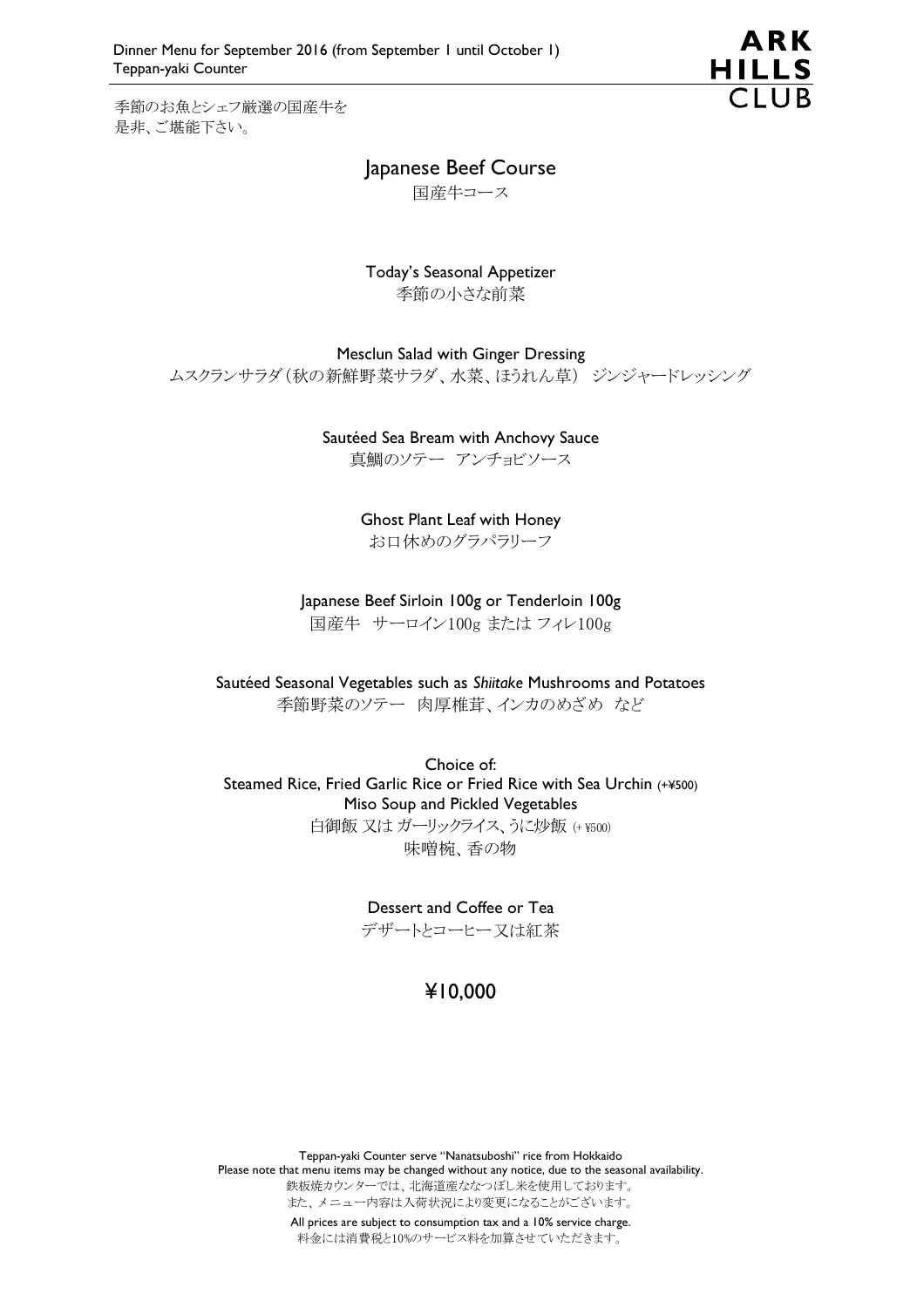厳選した国産牛をぜひご堪能ください。

# **ARK HILLS**

## Blowfish, Abalone & Japanese Beef Course

河豚の一夜干しと蝦夷鮑&ステーキ コース

Today's Seasonal Appetizer 季節の小さな前菜

Mesclun Salad with Ginger Dressing

ムスクランサラダ(秋の新鮮野菜サラダ、水菜、ほうれん草) ジンジャードレッシング

Grilled Dried Blowfish with Sudachi Citrus

河豚一夜干しの炙り焼き すだち添え

#### Sautéed Abalone with Liver Sauce

蝦夷鮑のソテー(100g) 肝ソース

Ghost Plant Leaf with Honey お口休めのグラパラリーフ

Japanese Beef Sirloin 100g or Tenderloin 100g

国産牛 サーロイン100g または フィレ100g

Sautéed Seasonal Vegetables such as Shiitake Mushrooms and Potatoes 季節野菜のソテー 肉厚椎茸、インカのめざめ など

Choice of: Steamed Rice, Fried Garlic Rice or Fried Rice with Sea Urchin (+¥500) Miso Soup and Pickled Vegetables 白御飯 又は ガーリックライス、うに炒飯 (+¥500) 味噌椀、香の物

> Dessert and Coffee or Tea デザートとコーヒー又は紅茶

## ¥12,000

Teppan-yaki Counter serve "Nanatsuboshi" rice from Hokkaido Please note that menu items may be changed without any notice, due to the seasonal availability. 鉄板焼カウンターでは、北海道産ななつぼし米を使用しております。 また、メニュー内容は入荷状況により変更になることがございます。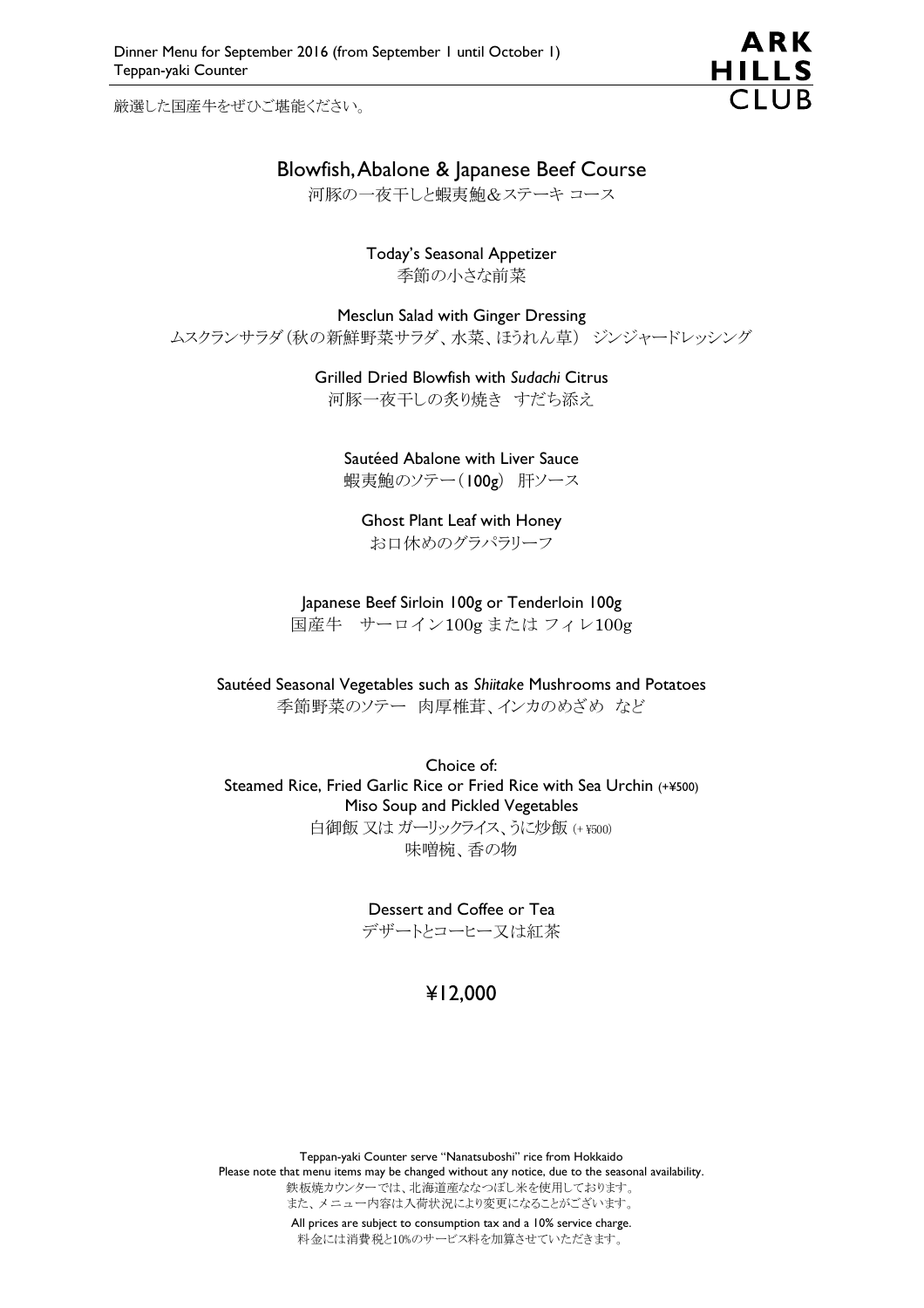岐阜県を代表する黒毛和牛、A4クラスの飛騨牛をご用意いたしました。



#### Hida Beef Course

飛騨牛ご賞味コース

Curnontue Ham from Hidatakayama 飛騨高山キュルノンチュエの生ハム

Mesclun Salad with Ginger Dressing ムスクランサラダ(秋の新鮮野菜サラダ、水菜、ほうれん草) ジンジャードレッシング

> "Hida Beef" Sirloin 100g or Tenderloin 100g 特選 飛騨牛 サーロイン100g または フィレ100g

Sautéed Seasonal Vegetables such as Shiitake Mushrooms and Potatoes 季節野菜のソテー 肉厚椎茸、インカのめざめ など

Choice of: Steamed Rice, Fried Garlic Rice or Fried Rice with Sea Urchin (+¥500) Miso Soup and Pickled Vegetables 白御飯 又は ガーリックライス、うに炒飯 (+ ¥500) 味噌椀、香の物

Coffee or Tea

コーヒー又は紅茶

¥12,000

Teppan-yaki Counter serve "Nanatsuboshi" rice from Hokkaido Please note that menu items may be changed without any notice, due to the seasonal availability. 鉄板焼カウンターでは、北海道産ななつぼし米を使用しております。 また、メニュー内容は入荷状況により変更になることがございます。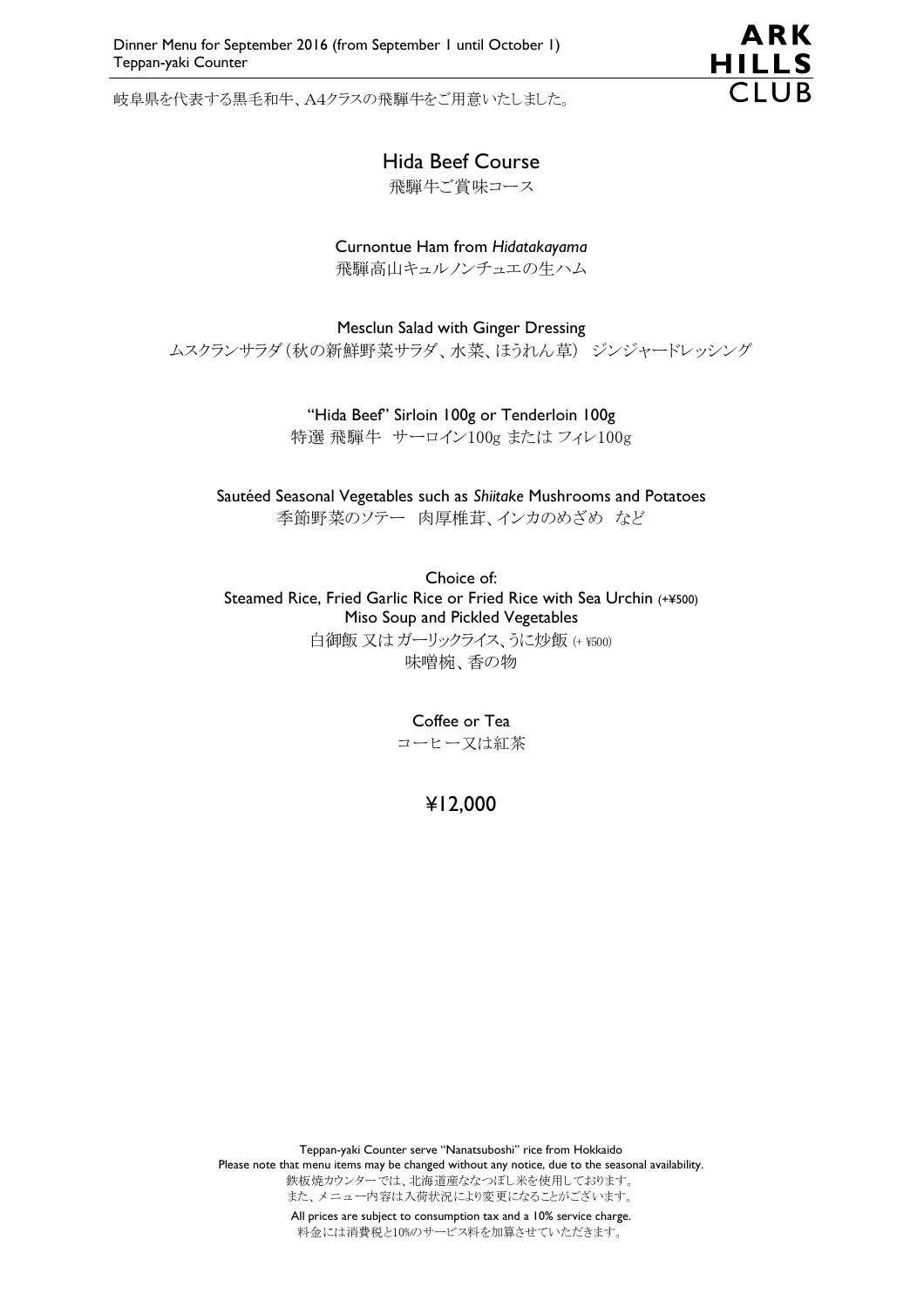今月の特選銘柄牛は飛騨牛A4クラスをご用意いたしました。 美味しい野菜と共に、是非お楽しみください。



## Hida Beef & Seafood Course

特選 飛騨牛と魚のコース

Curnontue Ham from Hidatakayama 飛騨高山キュルノンチュエの生ハム

Mesclun Salad with Ginger Dressing ムスクランサラダ(秋の新鮮野菜サラダ、水菜、ほうれん草) ジンジャードレッシング

> Sautéed Sea Bream with Anchovy Sauce 真鯛のソテー アンチョビソース

> > Ghost Plant Leaf with Honey お口休めのグラパラリーフ

"Hida Beef" Sirloin 100g or Tenderloin 100g 特選 飛騨牛 サーロイン100g または フィレ100g

Sautéed Seasonal Vegetables such as Shiitake Mushrooms and Potatoes 季節野菜のソテー 肉厚椎茸、インカのめざめ など

Choice of: Steamed Rice, Fried Garlic Rice or Fried Rice with Sea Urchin (+¥500) Miso Soup and Pickled Vegetables 白御飯 又は ガーリックライス、うに炒飯 (+ ¥500) 味噌椀、香の物

> Dessert and Coffee or Tea デザートとコーヒー又は紅茶

## ¥15,000

Teppan-yaki Counter serve "Nanatsuboshi" rice from Hokkaido Please note that menu items may be changed without any notice, due to the seasonal availability. 鉄板焼カウンターでは、北海道産ななつぼし米を使用しております。 また、メニュー内容は入荷状況により変更になることがございます。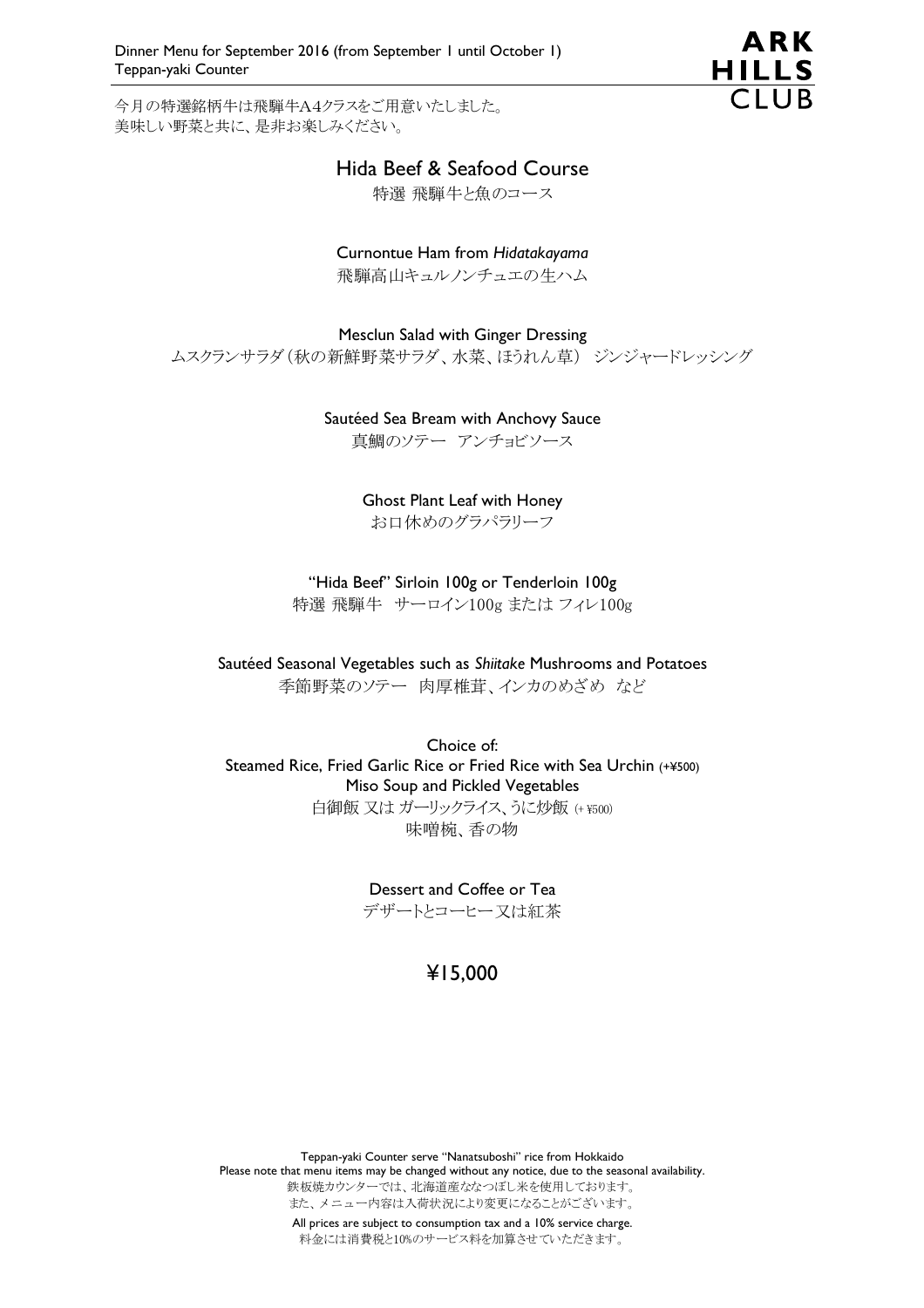飛騨牛A4と、蝦夷鮑を是非お楽しみ下さい。



#### Blowfish, Abalone & Hida Beef Course

河豚一夜干し、蝦夷鮑と特選 飛騨牛コース

Curnontue Ham from Hidatakayama 飛騨高山キュルノンチュエの生ハム

Mesclun Salad with Ginger Dressing

ムスクランサラダ(秋の新鮮野菜サラダ、水菜、ほうれん草) ジンジャードレッシング

Grilled Dried Blowfish with Sudachi Citrus 河豚一夜干しの炙り焼き すだち添え

Sautéed Abalone with Liver Sauce 蝦夷鮑のソテー(100g) 肝ソース

Ghost Plant Leaf with Honey

お口休めのグラパラリーフ

"Hida Beef" Sirloin 100g or Tenderloin 100g 特選 飛騨牛 サーロイン100g または フィレ100g

Sautéed Seasonal Vegetables such as Shiitake Mushrooms and Potatoes 季節野菜のソテー 肉厚椎茸、インカのめざめ など

Choice of: Steamed Rice, Fried Garlic Rice or Fried Rice with Sea Urchin (+¥500) Miso Soup and Pickled Vegetables 白御飯 又は ガーリックライス、うに炒飯 (+ ¥500) 味噌椀、香の物

> Dessert and Coffee or Tea デザートとコーヒー又は紅茶

# ¥17,000

Teppan-yaki Counter serve "Nanatsuboshi" rice from Hokkaido Please note that menu items may be changed without any notice, due to the seasonal availability. 鉄板焼カウンターでは、北海道産ななつぼし米を使用しております。 また、メニュー内容は入荷状況により変更になることがございます。 All prices are subject to consumption tax and a 10% service charge.

料金には消費税と10%のサービス料を加算させていただきます。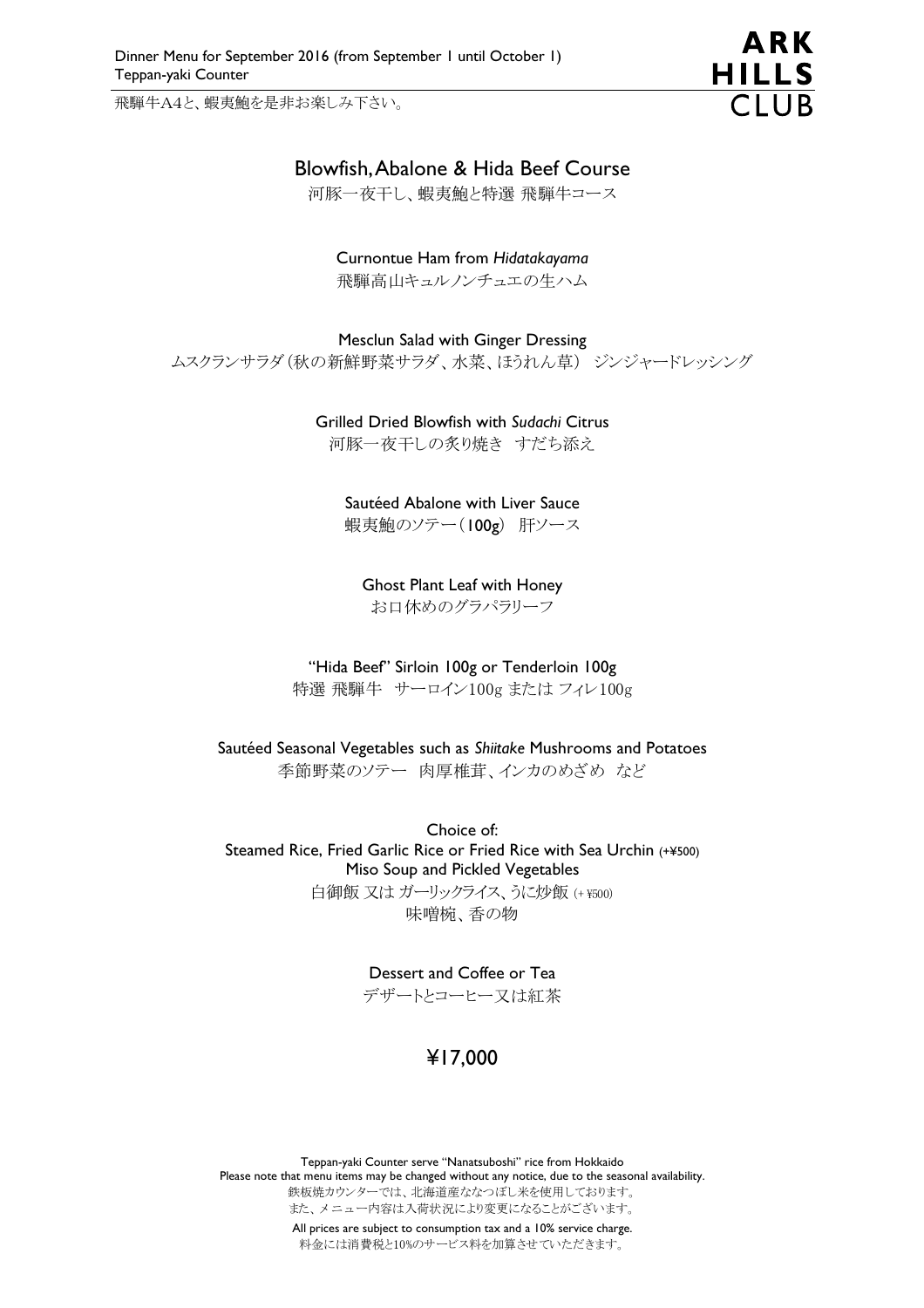**ARK** HILLS<br>CLUB

Seafood Course

シーフードコース

Today's Seasonal Appetizer 季節の小さな前菜

Mesclun Salad with Ginger Dressing ムスクランサラダ(秋の新鮮野菜サラダ、水菜、ほうれん草) ジンジャードレッシング

> Grilled Blowfish with Sudachi Citrus 河豚一夜干しの炙り焼き すだち添え

Grilled Hokkaido Scallops 北海道八雲漁港帆立貝のグリル

Sautéed Sea Bream with Anchovy Sauce

真鯛のソテー アンチョビソース

Ghost Plant Leaf with Honey お口休めのグラパラリーフ

Sautéed Abalone with Liver Sauce 蝦夷鮑のソテー(100g) 肝ソース

Sautéed Seasonal Vegetables such as Shiitake Mushrooms and Potatoes 季節野菜のソテー 肉厚椎茸、インカのめざめ など

Choice of: Steamed Rice, Fried Garlic Rice or Fried Rice with Sea Urchin (+¥500) Miso Soup and Pickled Vegetables 白御飯 又は ガーリックライス、うに炒飯 (+ ¥500)

味噌椀、香の物

Dessert and Coffee or Tea

デザートとコーヒー又は紅茶

## ¥12,000

Teppan-yaki Counter serve "Nanatsuboshi" rice from Hokkaido Please note that menu items may be changed without any notice, due to the seasonal availability. 鉄板焼カウンターでは、北海道産ななつぼし米を使用しております。 また、メニュー内容は入荷状況により変更になることがございます。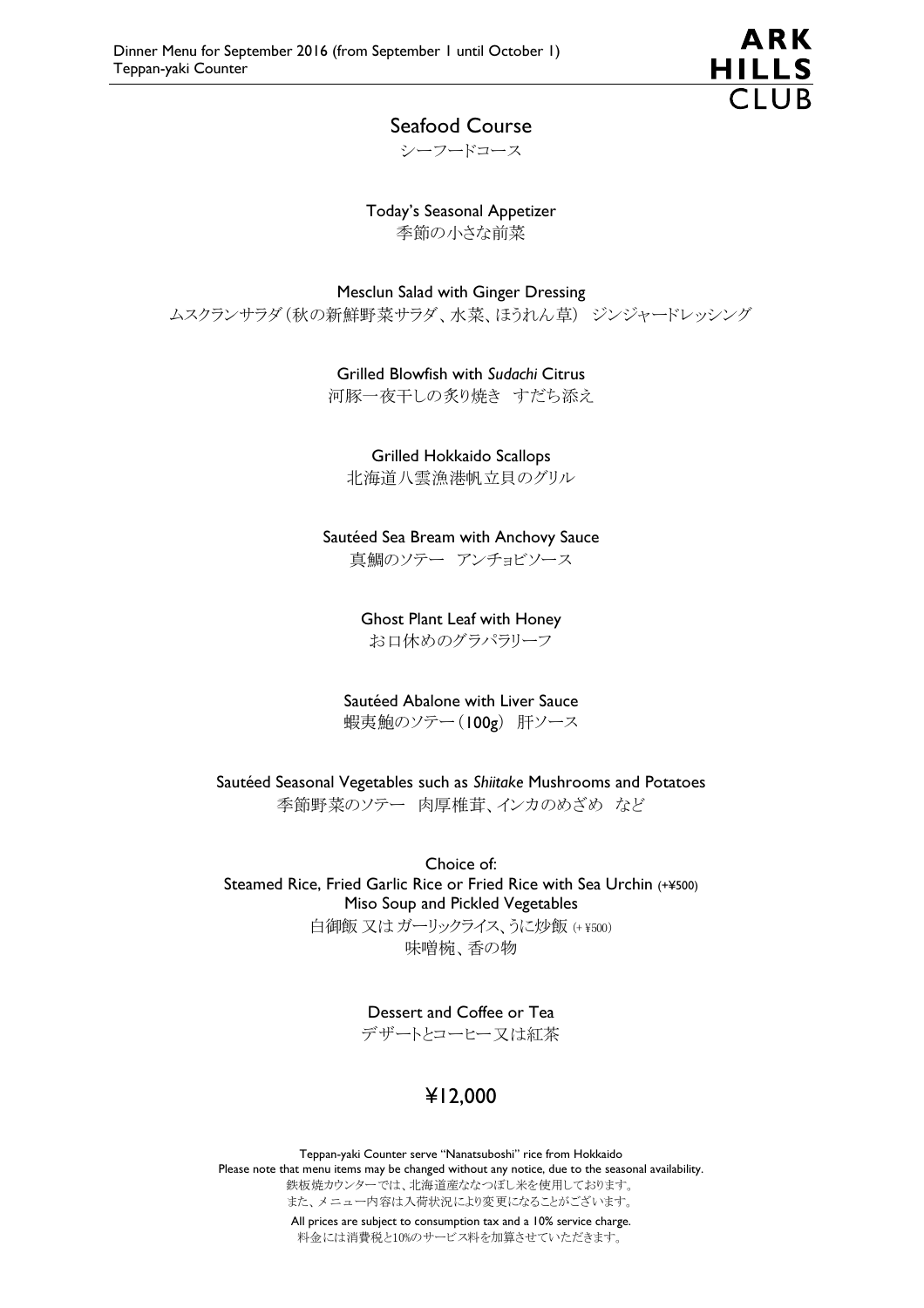ARK **HILLS** 

松阪牛A5と河豚一夜干し、蝦夷鮑を是非お楽しみ下さい。

# "贅沢三味"

Blowfish, Abalone & "Matsusaka Beef" Course

河豚の一夜干し、蝦夷鮑と特選 松阪牛A5サーロインコース

Today's Seasonal Appetizer 季節の小さな前菜

Mesclun Salad with Ginger Dressing

ムスクランサラダ(秋の新鮮野菜サラダ、水菜、ほうれん草) ジンジャードレッシング

Grilled Dried Blowfish with Sudachi Citrus

河豚一夜干しの炙り焼き すだち添え

Sautéed Abalone with Liver Sauce 蝦夷鮑のソテー(100g) 肝ソース

Ghost Plant Leaf with Honey お口休めのグラパラリーフ

"Matsusaka Beef" Sirloin 100g 特選 松阪牛A5サーロイン100g

Sautéed Seasonal Vegetables such as Shiitake Mushrooms and Potatoes 季節野菜のソテー 肉厚椎茸、インカのめざめ など

Choice of: Steamed Rice, Fried Garlic Rice or Fried Rice with Sea Urchin (+¥500) Miso Soup and Pickled Vegetables

白御飯 又は ガーリックライス、うに炒飯 (+ ¥500) 味噌椀、香の物

## ¥22,000

Teppan-yaki Counter serve "Nanatsuboshi" rice from Hokkaido Please note that menu items may be changed without any notice, due to the seasonal availability. 鉄板焼カウンターでは、北海道産ななつぼし米を使用しております。 また、メニュー内容は入荷状況により変更になることがございます。